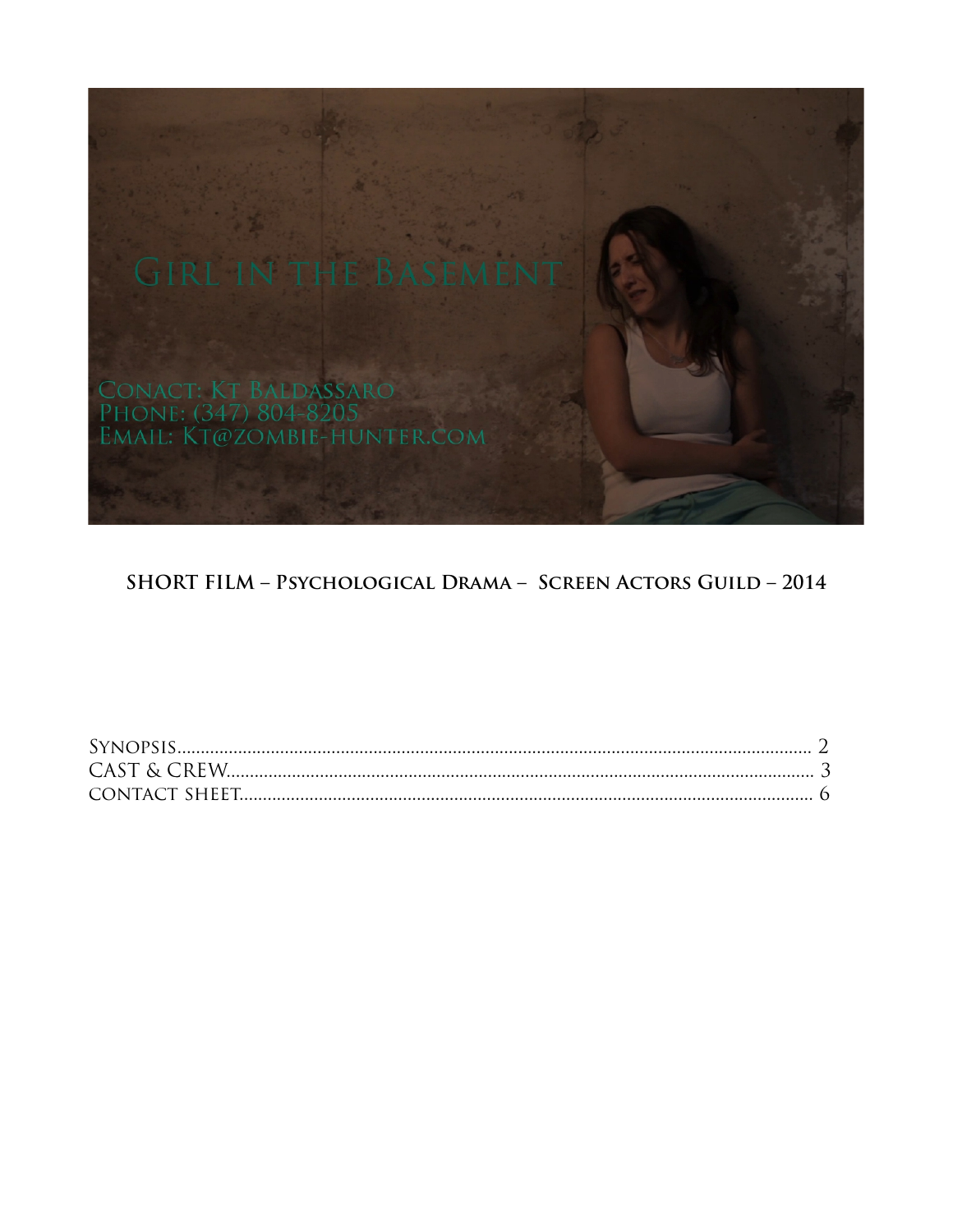

A young woman is kidnapped by a serial killer -- only on the day of her intended death, fate shifts and the killer accidentally dies, leaving the girl trapped in his **BASEMENT.** 

## **Long Synopsis**

This short horror film, written by lead actress Kt Baldassaro, explores the extent of our own inner monsters. Set around one character and a single location, it is the story of a young surgery intern, Susan Larch, a woman so jaded by her unbridled success in the world that she naively overestimates her own importance in it. A haunting and emotional struggle between a desire to be saved and the knowledge that only you can save yourself, **Girl in the Basement** asks, "What would you \*really\* do to survive?" It juxtaposes poignant vignettes with disturbing acts of violence, showing audiences a psychological drama so disturbing and memorable that they will forget that they have seen no zombies, no vampires, no inbred backwoods cannibals, no desperate flights in terror from an unknown killer. The monster is you.

"We all have a Monster within; the difference is in degree, not in kind."- Douglas Preston "Il Monstro di Firenze."

**Every survivor has a story. Not every story can have a survivor.**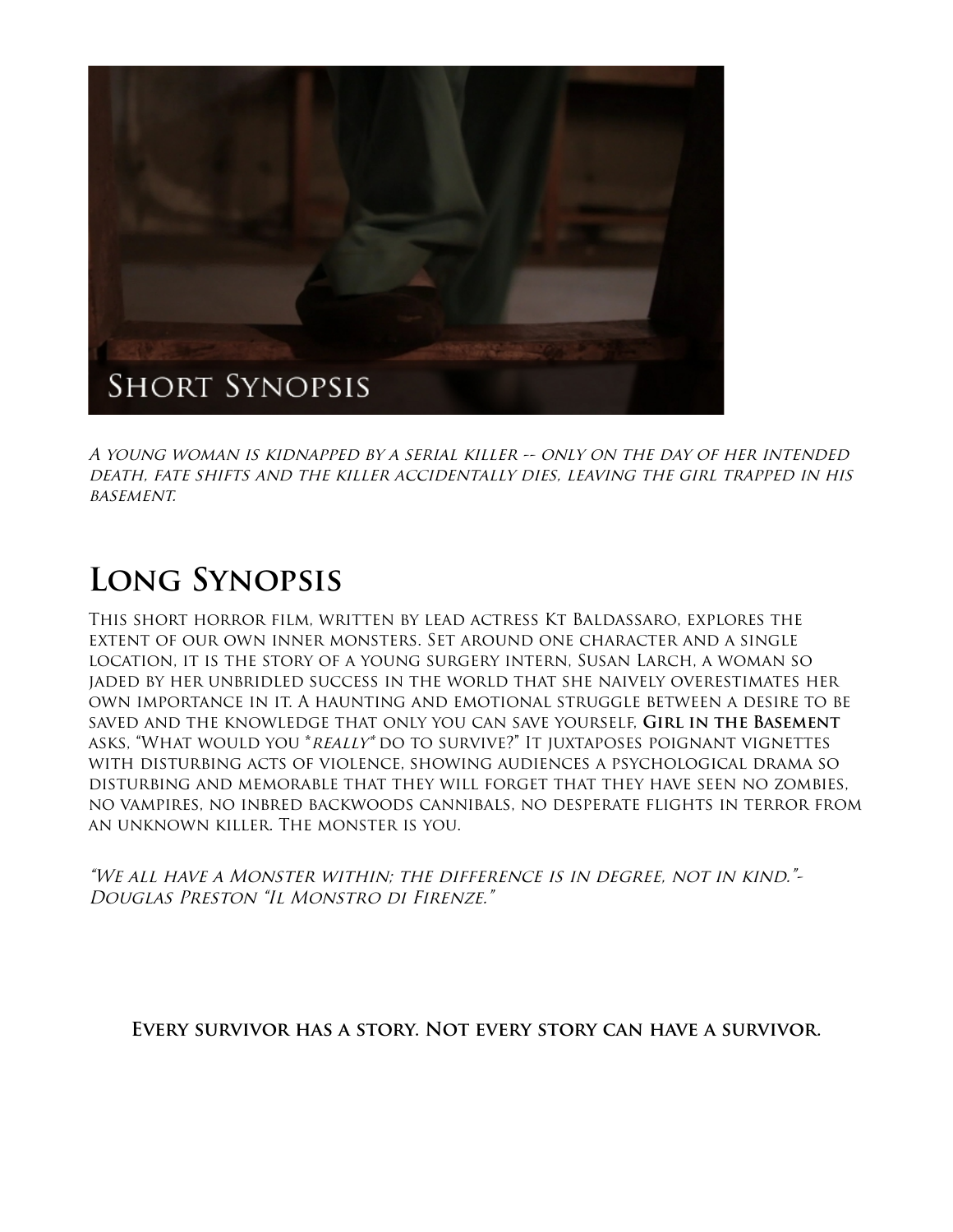# **CAST AND CREW BIOGRAPHIES**

**Girl in the Basement** is the collaborative effort of acclaimed Western Massachusetts filmmaker Jared Skolnick, pop tour-de-force and composer LORRIE DORIZA OF [Vespertina](http://vespertinamusic.com/), AND INDEPENDENT ACTRESS AND SCREENWRITER KT Baldassaro, paired with the special effects prowess of Alex Squiers -- all under the hilarious and skilled guidance of producer Robert Savage.



#### **JARED SKOLNICK (DIRECTOR/CINEMATOGRAPHER)**

was born in Feeding Hills, MA where he developed a love of film and filmmaking from an early age, poring over books on famous directors while the other kids were playing soccer. He attended the Williston Northampton High School, and his efforts as a senior created a film program in the curriculum that is growing to this day.

A graduate of Fairfield University, his thesis film, an adaptation of H.P. Lovecraft's The Music of Erich Zann, has screened in 16 international film festivals, winning awards in the process. His most recent film, the surreal horror short The Earth REJECTS HIM HAS ENTERED THE FESTIVAL CIRCUIT AND IS available for online viewing. He wishes to have others feel the joy and love that he has for film, even if it involves yelling at them for a while about it.

<http://www.skolnickfilms.com/> <http://www.imdb.com/name/nm3487720/>



**KT BALDASSARO (WRITER/ACTRESS)** is an actress, writer (duh), model, fencer, and knitwear designer living in Western, MA. (Yes, she is dressed as Gozer the Gozerian.) You may know her from her independent film work, modeling career, knitting stores, season 6 & 7 of Knitting Daily TV, or high school..maybe you met at the Whole Foods once; all you need to know about her is her one simple goal: to somehow combine a love of hating zombies with a love of yarn in a way that maims the fewest people.

[www.zombie-hunter.com](http://www.zombie-hunter.com/) [www.imdb.com/name/nm3539674/](http://www.imdb.com/name/nm3539674/)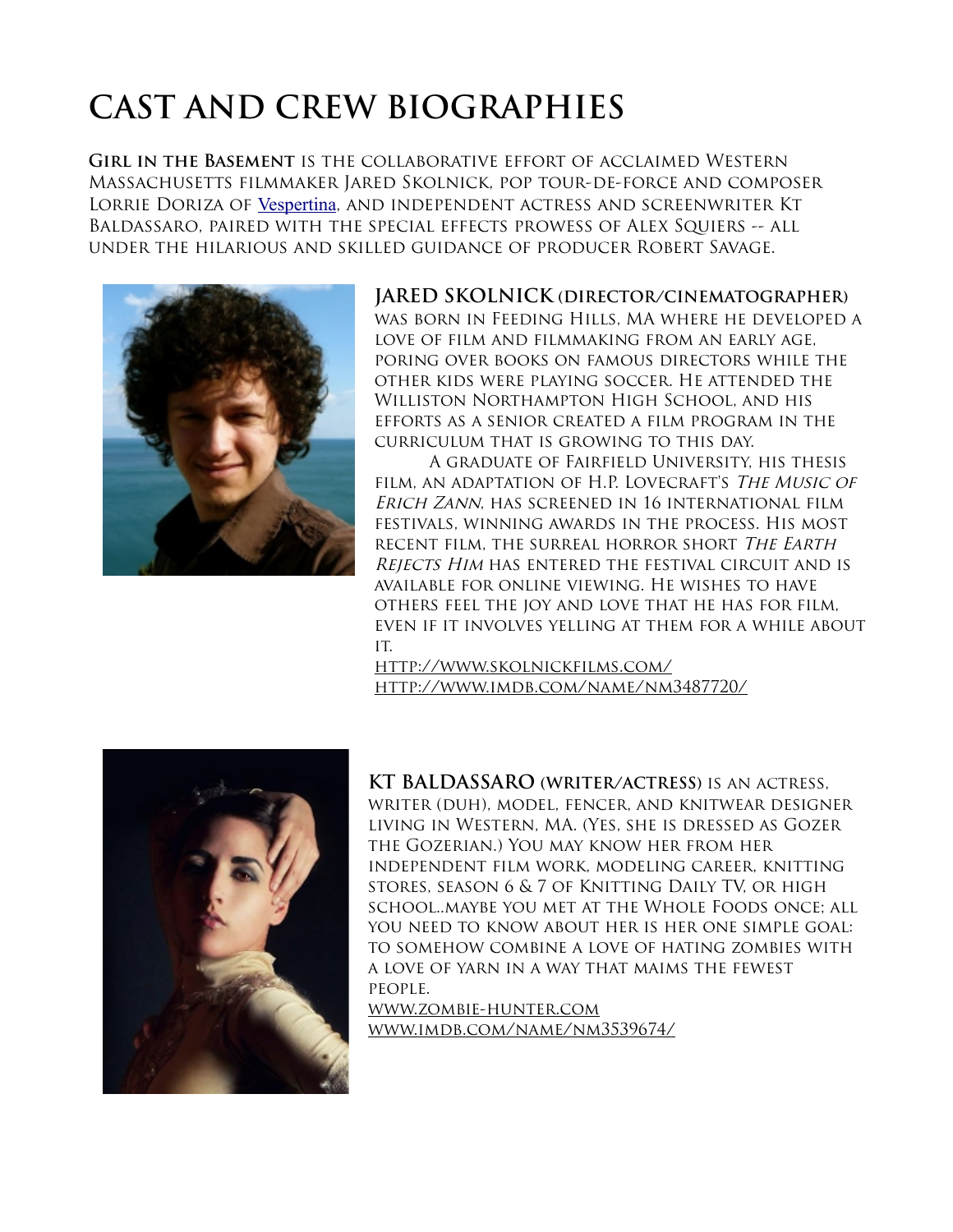

**LORRIE DORIZA (COMPOSER)**is a singer, pianist and composer from New York. Though she has scored various projects, from animations to film trailers, she is best known for her work with the trip-hop group Vespertina; a collaboration with acclaimed hip hop producer Stoupe of Jedi Mind Tricks. She is currently working on a few musical projects while living abroad in Japan as well as providing the score for the film Girl in the Basement, inspired by her composition of the same name. [www.vespertinamusic.com](http://www.vespertinamusic.com/) lorriedoriza.bandcamp.com



**ROBERT SAVAGE (PRODUCER)** received his training in Audio and Visual Production at Holyoke Community College and the Connecticut School of Broadcasting where he discovered he had a face for radio. Robert's goal in any of these adventures is to entertain. As long as someone somewhere was entertained then it was worth doing. "In it for the love of Rock n' Roll", a stolen quote by a forgotten author is the line that Robert uses to convey the reason why he uses all of his valuable vacation time on projects. CO-founder of Dead Henchmen Productions, Robert strives to be involved in as many locally made productions as he can because "it's all so much 'fun'."

<http://deadhenchmen.com/>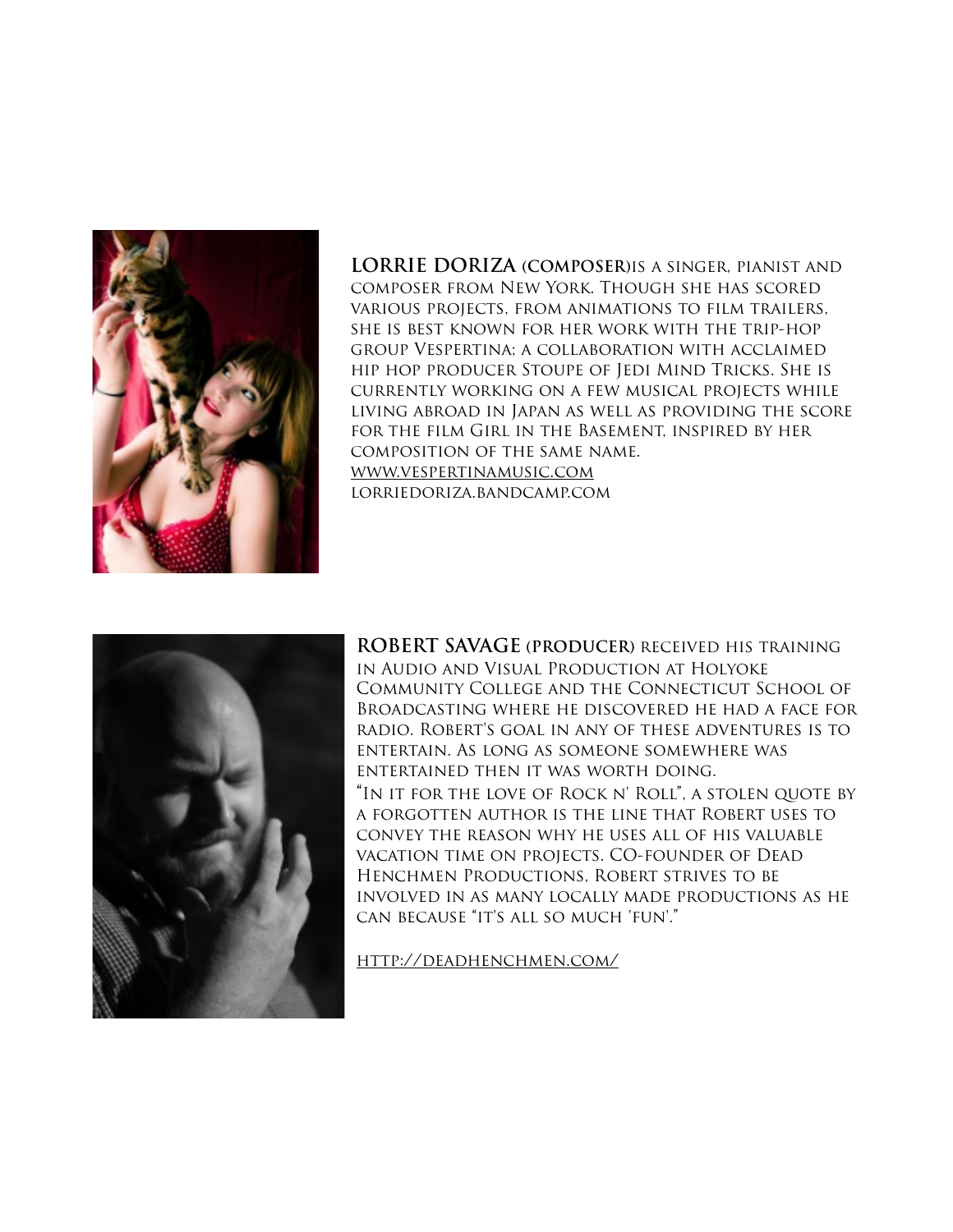

#### **ALEX SQUIERS (MAKEUP DESIGNS AND SPECIAL**

**EFFECTS)** is from Enfield, CT and started dabbling in makeup while working in a Halloween retail store. He is now a 10-year Make Up Artist veteran for Six Flags New England's Halloween and FrightFest attractions. Being self-taught and also learning from peers and those around him has led to work on two local feature length films, a six-part webs series, and an internationally screened and award winning short film.



 **Aaron Wood** is a graphic designer currently residing in the state of Massachusetts. When he's not creating artwork that has a social media or pop culture angle to it, he's probably trying to cook up a plot to score some lobster.

[www.etsy.com/shop/justonescarf](http://www.etsy.com/shop/justonescarf)